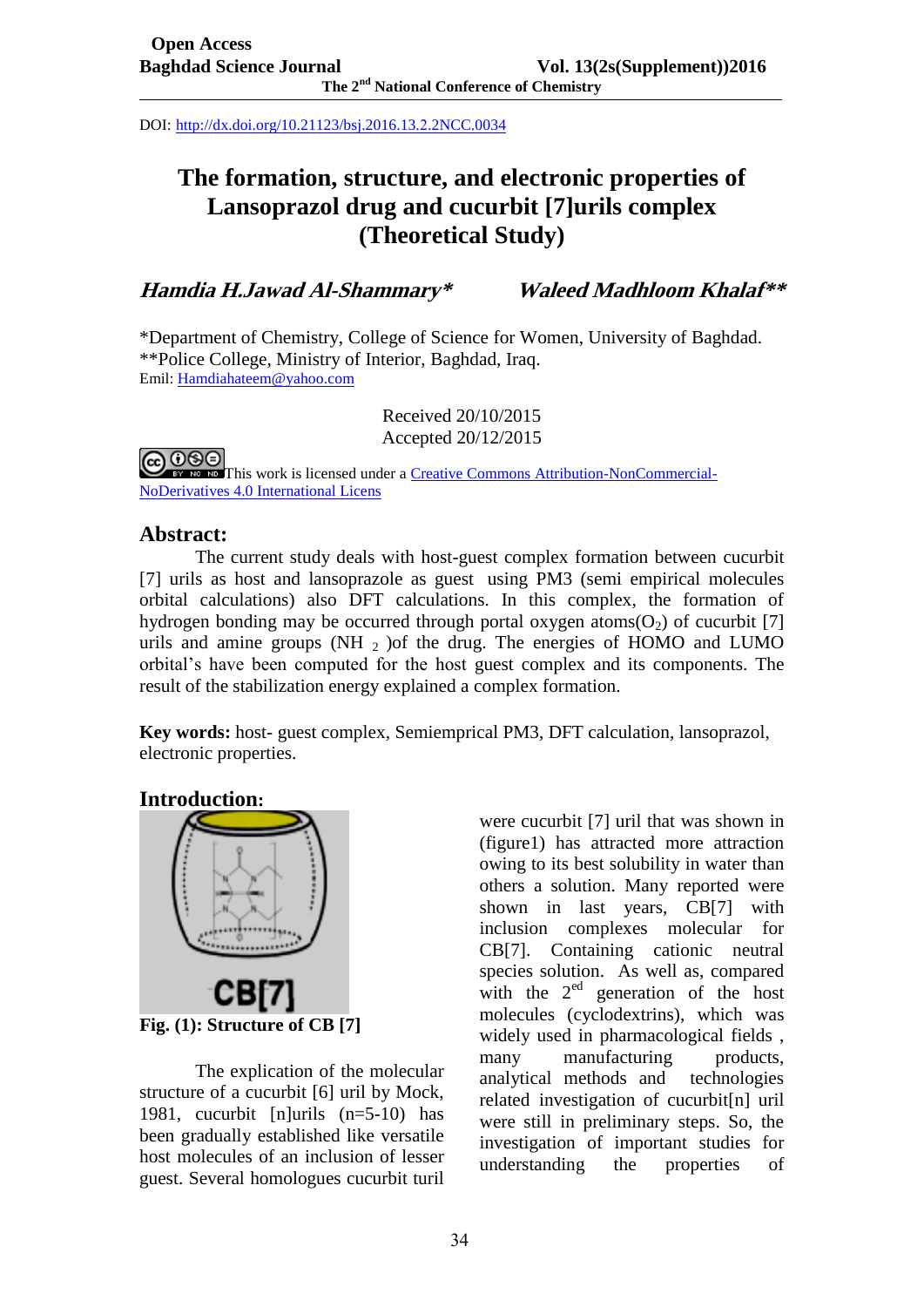cucurbit[n] urils is still an essential topic at the present [1]. Cucurbit[n]uril  $CB[n]$ (n=5-8) or more are ''the cyclic methylene bridged glycouril oligomers that represent fascinating class of molecules which were composed of the hydrophobic cavity surrounded by hydrophilic portals lined up the polar. Uredo the carbonyl groups"[2]Cucurbit [7] uril crowd molecules that have the latent to encapsulate biologically relevant guests and it is act as drug transporters, stabilizer's ,solubilizes , this drug bioavailability enhancers[3]. Cucurbit [7] uril that has greatly symmetrical structures with the hydrophobic cavity and accessible in both sides through two identical carbonyl rimmed portals that shown in Figure (1). The function of this molecular that containers forming strong non covalent 1:1 also 2:1 host-guest inclusion complexes with neutral and positive(+ve) charged organic molecules[4]. CB [7] the complexion of deal with the several drugs administrated by the gastrointestinal tract, such as: omeprazole and lansoprazole proton pump inhibitors (PPIs); their encapsulation in cucurbituril may be changes in the (pKa) values of these drugs, thereby improving their stabilization and activation. The H-receptor of histamine antagonist ranitidine demonstrations the pKa that may be shifting through encapsulation and is thereby stabilized [5].In the current study, suggested that the molecules modeling system of hostguest complex between the CB[7] and lansoprazol to study the stability and structure of that complex molecule. .

# **Methodology:**

- 1- The structures of all the module of host-guest compound were optimized by default methods.
- 2- All these computation were performed with HyperChem7.1 package "(Hypercube Inc. Gainesville, FL.)" the quantum mechanical program for theoretical computations.
- 3- The energy was minimized by PM3 [6] semi empirical method as well as DFT [7] was calculated.
- 4- To get the optimized of the structure and minimum energy of the host- guest complex formation with using PM3, the optimum host molecule position to guest molecule position, it should be obtained.
- 5- The calculations in an investigation were performed in a gas phase.

# **Results and Discussion:**

The optimized geometry of cucurbit [7] was consistent with the earlier experimental and modeling results [8-9]. The optimized structures of the cucurbit [7] the urils were found to possess a Dnh symmetry and are revealed in supporting information as Figur 2. The structural parameter for that is provided in Table 1. Cavity diameter is about 11.7478A° and the height is 5.7618A° with ring size as shown in Table 1. The calculated intermolecular distance between the oxygen portals for CB [7] is 7.71 am ° respectively, which are in agreement with the previously reported values [10]. The calculated HOMO-LUMO band gap values are in close to the previously reported values [11].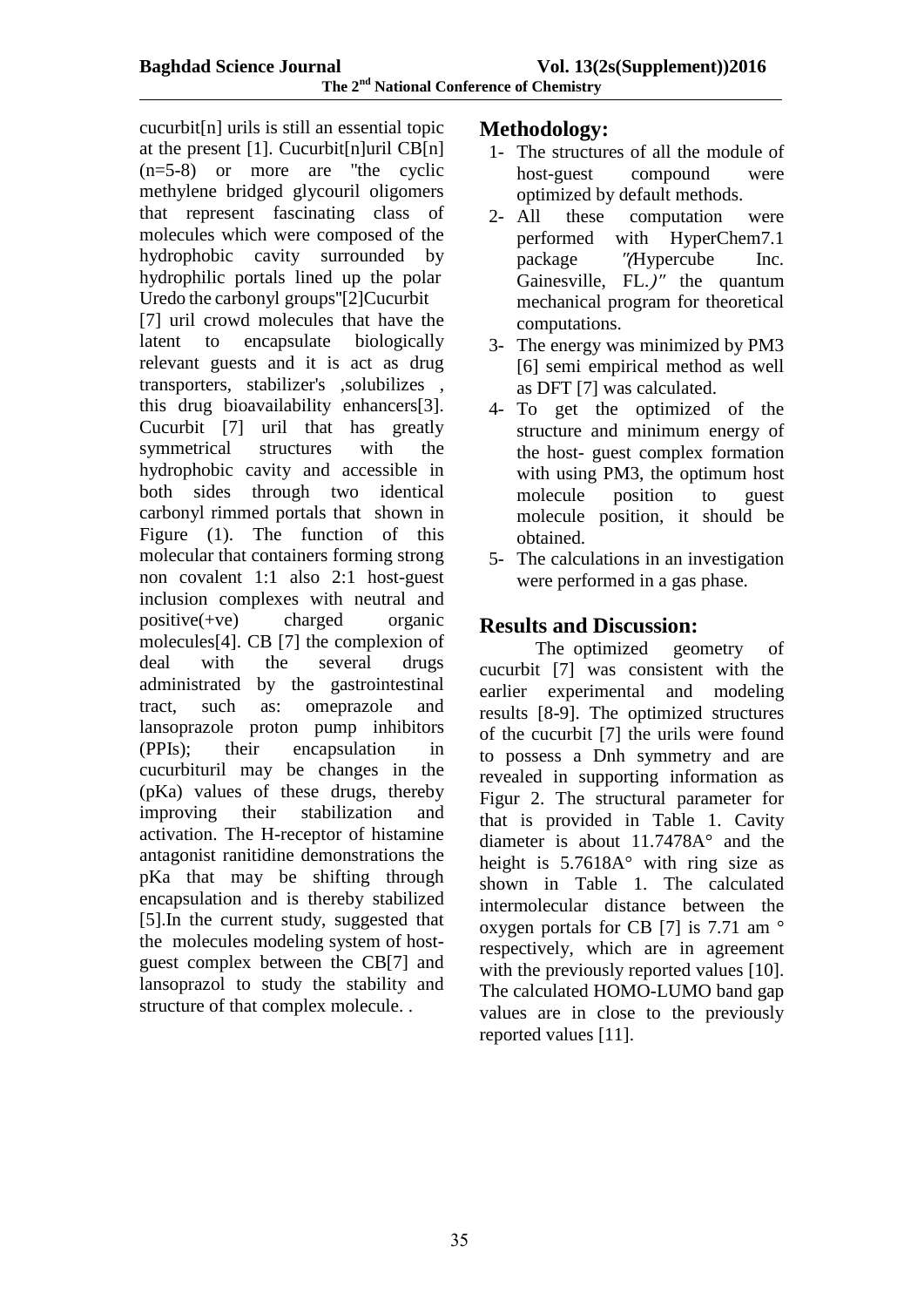| Table (1): DFT (B3LYP) calculation Selected geometrical parameters for               |
|--------------------------------------------------------------------------------------|
| optimized geometrics (in $A^{\circ}$ ) and the calculated HOMO-LUMO band gap in (eV) |

| for $CB$ [7] |                      |                      |                    |                |                |             |  |
|--------------|----------------------|----------------------|--------------------|----------------|----------------|-------------|--|
| Diameter     | Cavity               | Outer                | height $A^{\circ}$ | $E_{HOMO}(eV)$ | $E_{LUMO}(eV)$ | HOMO-       |  |
| ofoxygen     | diameter $A^{\circ}$ | diameter $A^{\circ}$ |                    |                |                | <b>LUMO</b> |  |
| portal       |                      |                      |                    |                |                | energy      |  |
|              |                      |                      |                    |                |                | gap(eV)     |  |
| 7.7069       | 11.7478              | 7.8618               | 5.7618             | $-9.5788$      | 0.4637         | 9.1151      |  |

To determine the geometries of the possible cucurbit [7]uril–lansoprazol complexes, lansoprazol was placed inside the cavity of CB[7] and allowed to relax. Since the previous X-ray crystal structure of CB [7]–oxaliplatin [12] complex has a geometry in which cyclohexane was present inside the cavity of CB [7], we have restricted our studies to this position. The optimized geometries for the inclusion complexes are shown in Figure2.

The intermolecular distance between the oxygen portals are enlarged in one direction and are reduced in the perpendicular distance. This shows that cucurbit urils are flexible hosts and could accommodate large guests. The amine nitrogen atoms of the lasoprazol guest lie on the plane of the portal oxygen atoms, with the possible existence of a hydrogen bonding.



**Fig. (2): Optimized structures of a CB[7]- lansoprazol complex and show the hydrogen bonding. Color codes: carbon, gray; nitrogen, blue; oxygen, red, sulfur and fluorine, yellow.**



**Fig. (4): a HOMO of CB[7] lansoprazol and b CB[7]-lansoprazol LUMO orbital**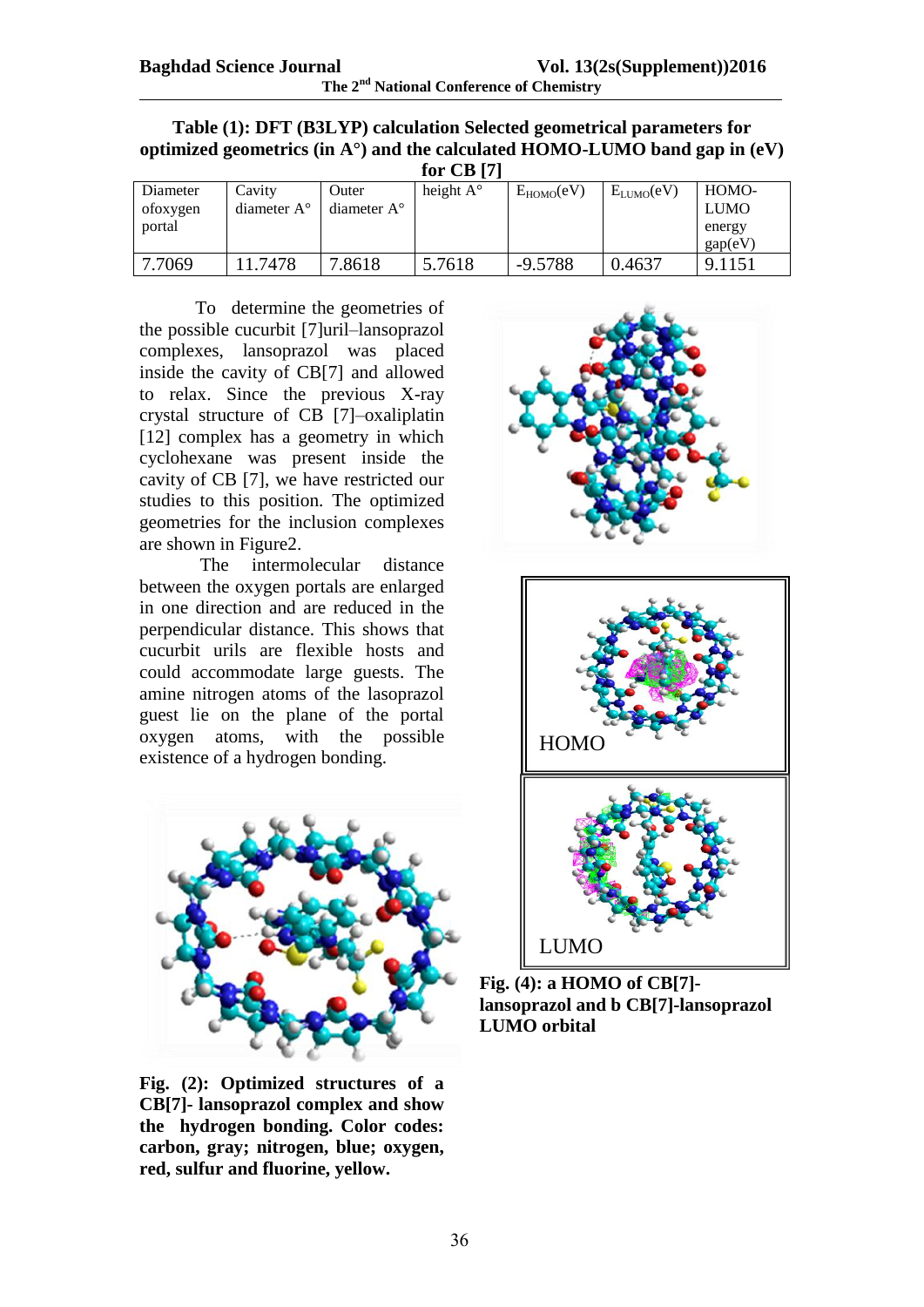

 $Fig. (3): E_{HOMO} (eV)$  and  $E_{LUMO} (eV)$ **levels**

To understand the stability and formation of the inclusion complex, should be calculated the formation energy and the thermodynamic parameters of CB [7] with lansoprazol like the host at the PM3 theory the results are shown in Table 2 and Table 3. Throughout the formation of inclusion complex from cucurbit [7]uril and lansoprazol. In the next Table in this study the negative values of heat of formation of the inclusion complex show the stability of the complex, the electronic energy (E), certify the fact

because the inverse values and the values of HOMO (highest occupied molecular orbital) and LUMO (lowest unoccupied molecular orbital) and band gap values is a quantity of the excitability of the complex.

In Fig. (4b) show interaction between medication and CB [7] It is clear in this figure E<sub>LUMO</sub> for drug lowest than  $E_{LUMO}$  for CB [7] so interaction between them was happened. The occupied molecular orbital (HOMO) of CB [7]-lansoprazol complex was high and the unoccupied molecular orbital (LUMO) shown in Figure 4 was low. The HOMO orbital localized on the benzene ring and imidazole ring in the medical material (drug) and the LUMO orbital are localized on the cucurbit uril unit in the CB [7]-lansoprazol complex orbital. The strength of the interaction determined here reflects the ability of cucurbit [7]urils to act as a host for suitably lansoprazol guests, even in aqueous solution.

| $1000 \leq 10011001$ |            |            |            |                            |              |  |  |  |
|----------------------|------------|------------|------------|----------------------------|--------------|--|--|--|
| Dipole               | Total      | Electronic | Heat of    |                            |              |  |  |  |
| moment               | Energy     | Energy     | Formation  | Symmetry                   | Volume       |  |  |  |
| Debye                | (kcal/mol) | (kcal/mol) | (kcal/mol) |                            |              |  |  |  |
| 0.5                  | 103.4680   | $-407.026$ | 139.562    | $\mathop{\rm CS}\nolimits$ | 833.03 $A^3$ |  |  |  |

|  |  |  |  | Table (2): Thermodynamic parameters for CB [7]. |  |  |
|--|--|--|--|-------------------------------------------------|--|--|
|--|--|--|--|-------------------------------------------------|--|--|

|  |  | Table (3): Thermodynamic parameters for Lansoprazol. |
|--|--|------------------------------------------------------|
|  |  |                                                      |

| Dipole |                     | Electronic | Heat of    |          |                       |
|--------|---------------------|------------|------------|----------|-----------------------|
| moment | <b>Total Energy</b> | Energy     | Formation  | Symmetry | Volume                |
| Debyes | (kcal/mol)          | (kcal/mol) | (kcal/mol) |          |                       |
| 2.153  | $-108.188$          | $-714.880$ | $-133.081$ |          | $275.55 \text{A}^{3}$ |

#### **Table (4): thermodynamic parameters for complex.**

| Dipole<br>moment<br>Debyes | <b>Total Energy</b><br>(kcal/mol) | Electronic<br>Energy<br>(kcal/mol) | $E_{HOMO}(ev)$ | $E_{LUMO}(ev)$ | HOMO-<br><b>LUMO</b><br>energy<br>gap(ev) |
|----------------------------|-----------------------------------|------------------------------------|----------------|----------------|-------------------------------------------|
| 2.450                      | $-882.226$                        | $-492.760$                         | $-7.9024$      | 0.2825         | 7.6199                                    |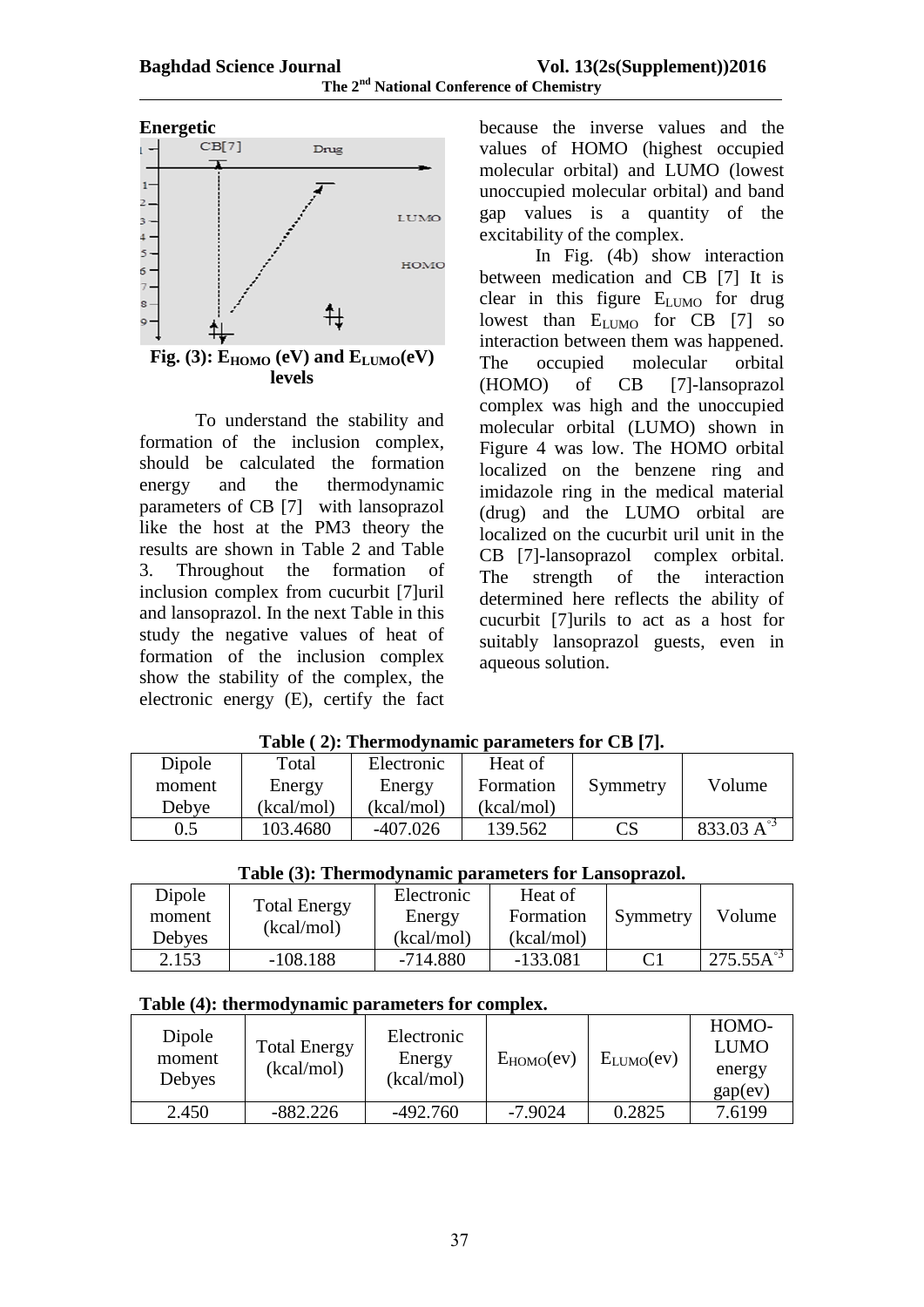

 $Fig. (5): E_{HOMO}(eV)$  and  $E_{LUMO}(eV)$ **levels**

# **References:**

- [1] Sindelar, V.; Moon, K. and Kaifer, A. 2004. Binding Selectivity of Cucurbit[7[uril: Bis(pyridinium)-1,4 xylylene versus 4,4'-Bipyridinium Guest Sites, Org. Lett.2(6): 2665- 2668.
- [2] Lagona, J.; Mukhopadhyay, P.; Chakrabarti, S.and Isaacs, L. 2005. The Cucurbit $[n]$ uril Family, Angew. Chem., Int. Ed., 6(44): 4844.
- [3] Stella, V. J. and Rajewski, R. A. 1997. Cyclodextrins: Their Future in Drug Formulation and Delivery, Pharm Res, 14(1): 556-567.
- [4] Petr, T.; Emanuel M. and Petr V. 2011. DFT Study on the Complexation of Bambus [6] uril with the Perchlorate and Tetrafluoroborate Anions, Acta Chim. Slov.,5( 5): 846–849.
- [5] Ruibing, W.; Brendan C.; and Donal H.2009. Stabilization of the base-off forms of vitamin B12 and coenzyme B12 by encapsulation of the  $\alpha$ -axial 5,6-dimethylbenzimidazole ligand with cucurbit<sup>[7]</sup> uril, Dalton Transactions,18(1): 3584-3589.
- [6] Dewar, M. and Reynolds, C. 1986. An improved set of mndo parameters for sulfur, computational chemistry,7(1): 140- 143.
- [7] Hee-Joon, K.; WooSung J.; Young H. and Kimoon K. 2002. Inclusion of methylviologen in cucurbit[7]uril, PNAS, 99(1): 5009.
- [8] Li, L.; Ge, Y.; Huang Z.; Li Y. 2007. Study on the molecular Recognition of per hydroxyl cucurbit[6]uril with methyl orange by Spectroscopic methods, Specrosc. Spectr. Anal, 27(2):1393–1397.
- [9] Wyman, I.; Macartney D. 2008. Cucurbit [7]uril host–guest complexes with small polar organic guests in aqueous solution, Org. Biomol. Chem, 6(1): 1796–1801.
- [10] Wheate, N.; Kumar P.; Torres A.; Aldrich J. and Price W. 2008. Examination of cucurbit[7]uril and its host–guest complexes by diffusion nuclear magnetic resonance, J. Phys. Chem. B, 112(1): 2311–2314.
- [11] Liu, S.; Shukla A.; Gadde S.; Wagner B.; Kaifer A. and Isaacs L.2008. Ternary complexes comprising cucurbit[10]uril, porphyrins and guests. Angew,Chem. Int. Ed, 47(2): 2657–2660.
- [12] Liu, J.; Long L.; Huang R. and Zheng, L. 2007. Interesting anion inclusion behavior of cucurbit[5]uril and its lanthanide— capped molecular capsule, Inorg. Chem, 46(4): 10168–10173.